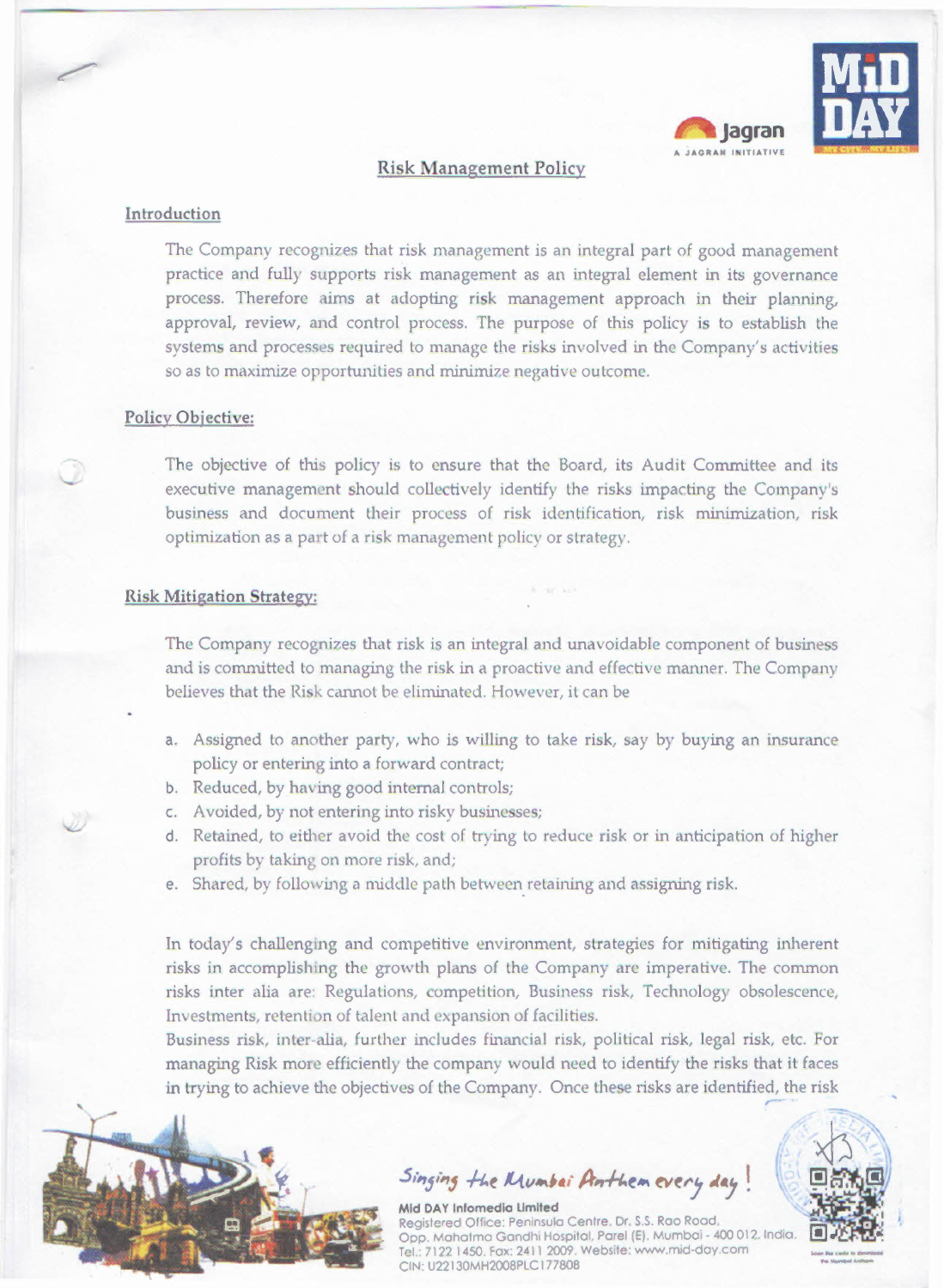manager would need to evaluate these risks to see which may have critical impact on the Company and which may not have significant impact to deserve further attention.

As a matter of policy, these risks are assessed and steps as appropriate are taken to mitigate the same.

# Risk Management framework:

Objectives must exist before management can identify potential events affecting their achievement. It ensures that management has in place a process to set objectives and that the chosen objectives support and align with the Company's mission and are consistent with its risk appetite.

The Objectives of the Company can be classified into:

# i. Strategic:

- **•** Organizational Growth;
- Comprehensive range of project verticals;
- Sustenance and Growth of Strong relationships with contractors/ subcontractors/ authorities/ end users;
- Expanding our presence in existing markets and penetrating new geographic markets;
- Continuing to enhance our industry expertise
- Enhance our capabilities through technology alliances and acquisitions. •

### **ii.** Operations:

- Consistent Revenue growth;
- **•** Consistent profitability
- **•** Effective and timely execution of projects
- **Further develop Culture of Innovation**
- Attract and retain quality technical associates. •

### iii. Reporting:

• Maintain high standards of Corporate Governance.

### iv. Compliance:

• Ensure stricter adherence to policies, procedures and laws/ rules/ regulations/ standards.

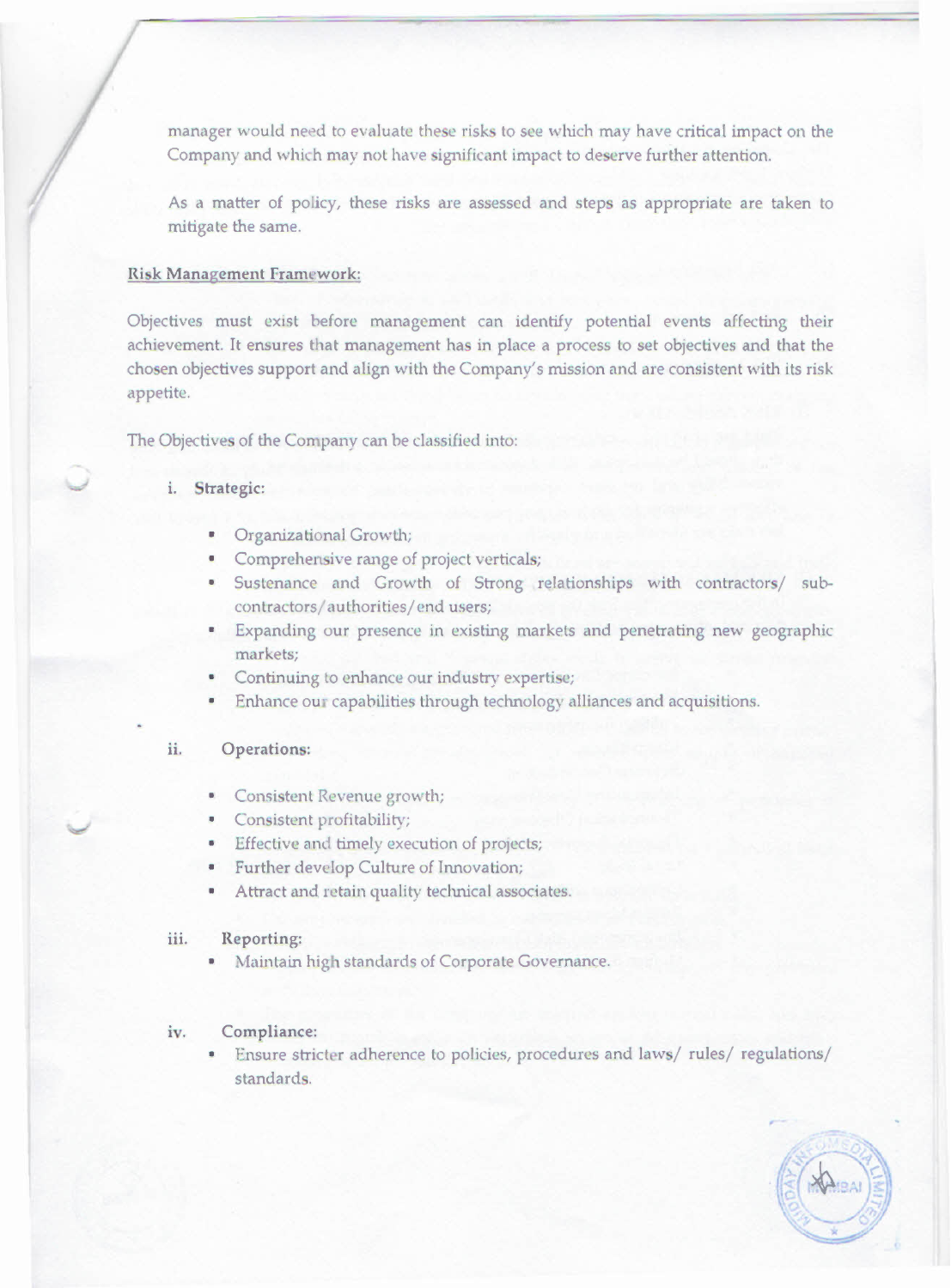The Company considers activities at all levels of the organization, viz., Enterprise level; Division level; Business Unit level; Subsidiary and Joint Venture level are considered in the risk management framework. All these components are interrelated and drive the Enterprise Wide Risk Management with focus on three key elements, viz.

(1) Risk Assessment;

# (2) Risk Management;

(3) Risk Monitoring

# (1) RISK ASSESSMENT

Risks are analysed, considering likelihood and impact, as a basis for determining how they should be managed. Risk Assessment consists of a detailed study of threats and vulnerability and resultant exposure to various risks. To meet the stated objectives, effective strategies for exploiting opportunities are to be evolved and as a part of this, key risks are identified and plans for managing the same are laid out.

### (2) RISK MANAGEMENT AND RISK MONITORING

In the management of Risk the probability of risk assumption is estimated with available data and information and appropriate risk treatments worked out in the following areas:

- Economic Environment and Market conditions;
- Fluctuations in Foreign Exchange;
- Political Environment;
- Competition;
- Revenue Concentration;
- Inflation and Cost Structure;
- Technological Obsolescence;
- Financial Reporting Risks;
- Legal Risk;
- Compliance with Local Laws;
- Project Management;
- Environmental Risk Management;
- Human Resource Management.

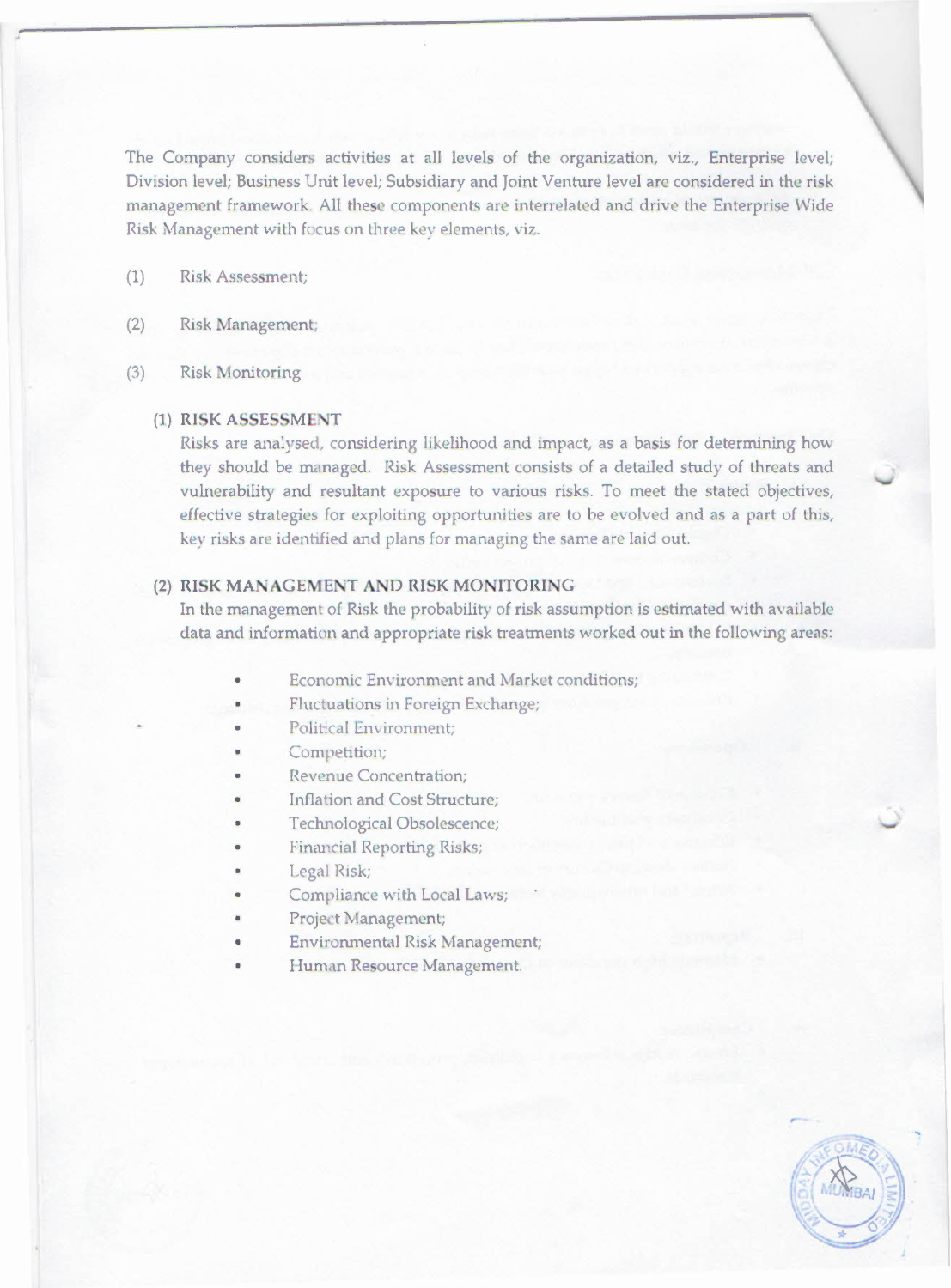# (3) Risk Mitigation Measures Adopted by the Company:

The Company has adopted the following measures to mitigate the risk arising out of Business Operation, Liquidity, Credit, Industry, Human Resource, Disaster, System, Legal, etc.

- The Company functions under a well-defined organization structure
- **Flow of information is well defined to avoid any conflict or communication** gap between two or more Departments.
- Second level positions are created in each Department to continue the work without any interruption in case of non-availability of functional heads.
- **Effective steps are being taken on a continuing basis taking various changing** scenarios in the market.
- Annual and quarterly budgets arc prepared and put up to management for detailed discussion and an analysis of the nature and quality of the assumptions, parameters etc. o
- Cash management services are availed from Bank to avoid any loss of interest on collections;
- Exposures to Foreign Exchange transactions are supported by LCs and Bank guarantees and steps to protect undue fluctuations in rates etc. o
- Systems put in place for assessment of creditworthiness of contractors/subcontractors/ dealers/vendors/ end-users. o
- Provision for bad and doubtful debts made to arrive at correct financial position of the Company.
- Appropriate recovery management and follow up.

 $\omega$ ~

- Required materials are procured from different sources at competitive prices.
- Alternative sources are developed for uninterrupted supply of required materials.
- Company has proper recruitment policy for recruitment of personnel at various levels in the organization.
- 0 Proper appraisal system for revision of compensation on a periodical basis has been evolved and followed regularly.
- 0 Employees are trained at regular intervals to upgrade their skills.
- 0 Labour problems are obviated by negotiations and conciliation.
- 0 Activities relating to the Welfare of employees are undertaken.
- 0 Employees are encouraged to make suggestions and discuss any problems with their Superiors.
- 0 The properties of the company are insured against natural risks, like fire, flood, earthquakes, etc. with periodical review of adequacy, rates and risks covered under professional advice.